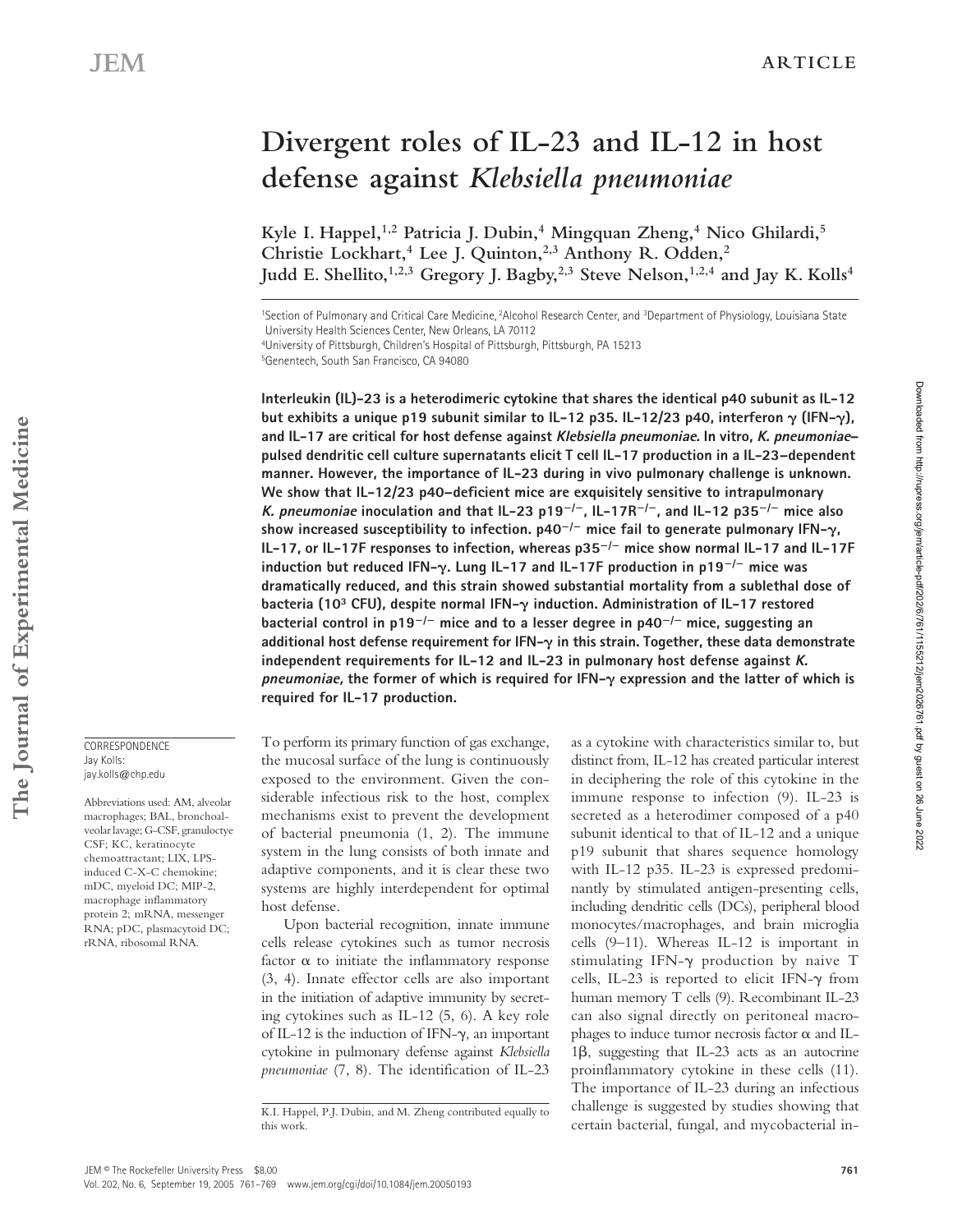fections are less severe in animals lacking the IL-12 p35 subunit compared with those deficient in IL-12/23 p40 (12– 15). Recently, the creation of IL-23 p19<sup>-/-</sup> mice has shown that IL-23 is critical for the generation of memory T cell– dependent humoral and cell-mediated immune responses to antigen (16).

In addition, IL-23 stimulates T cell production of IL-17 (IL-17A) and IL-17F (17), cytokines that promote neutrophilic inflammation through the induction of granuloctye CSF (G-CSF), granulocyte macrophage CSF, monocyte chemoattractant protein 1, IL-1 $\beta$ , IL-6, and the neutrophil chemokines growth-related oncogene- $\alpha$ , IL-8 (human), and keratinocyte chemoattractant (KC), LPS-induced C-X-C chemokine (LIX), and macrophage inflammatory protein 2 (MIP-2) (mouse) in a variety of target cells (18–22). We have shown that IL-17 signaling is critical for maintenance of a granulopoietic response and survival from pulmonary *K. pneumoniae* infection (21). More recent work demonstrates that bone marrow–derived myeloid dendritic cell (mDC) cultures pulsed with this bacteria secrete IL-23 only if intact Toll-like receptor 4 (TLR4) is present (23).

However, the role of IL-23 during in vivo pulmonary *K. pneumoniae* challenge is unknown. We show that IL-23 is a cytokine critical to host survival during infection and demonstrate that IL-23 is the dominant in vivo stimulus for pulmonary IL-17 and IL-17F production in this model. Alveolar macrophages (AMs) and pulmonary mDCs are significant sources of IL-23 during in vitro challenge with this pathogen, whereas lung plasmacytoid dendritic cells (pDCs) are not. Furthermore, defective bacterial clearance in IL-23  $p19^{-/-}$  mice could be abolished by administration of exogenous IL-17, and this treatment restored lung G-CSF and LIX production. A more moderate improvement in bacterial clearance was also observed in IL-12/23  $p40^{-/-}$  mice, which are defective in mounting an IFN- $\gamma$  response, further demonstrating an IFN-y-independent role of the IL-23/IL-17 axis in host defense.

#### **RESULTS**

### **Reduced survival of IL-12– and IL-23–deficient mice during pulmonary K. pneumoniae challenge**

IL-12, STAT4, IFN- $\gamma$ , and IL-17 signaling have each been shown to be critical for host defense against pulmonary *K. pneumoniae* infection (6, 21, 24). However, the precise role of IL-12 and IL-23 during infection has not been demonstrated. To determine the independent requirement for IL-12 and IL-23 expression in surviving this infection model, we challenged wild-type (WT), IL-12/23 p40<sup>-/-</sup>, IL-12p 35<sup>-/-</sup>, and IL-23 p19<sup>-/-</sup> mice with 10<sup>4</sup> CFU *K. pneumoniae*. IL-12/ 23 p40<sup>-/-</sup> mice showed a rapid decline in survival ( $P < 0.05$ ) by log rank test compared with WT) (Fig. 1 A). Survival was also diminished in IL-17R<sup>-/-</sup>, IL-23 p19<sup>-/-</sup>, and IL-12  $p35^{-/-}$  mice compared with wild-type C57BL/6 mice. To further characterize the requirement of IL-23 in pulmonary host defense, we next challenged WT and  $p19^{-/-}$  mice with

a sublethal dose of bacteria ( $10^3$  CFU). As shown in Fig. 1 B, IL-23–deficient mice display marked sensitivity to a normally well-controlled bacterial inoculum. Together, these results suggest that both IL-12 and IL-23 are critical for pulmonary host defense against *K. pneumoniae.*

## **Bronchoalveolar lavage (BAL) cell IL-23 p19, IL-12/23 p40, and IL-12 p35 mRNA expression following K. pneumoniae infection**

As both IL-12 and IL-23 are critical for host defense in this model, we analyzed the time course of IL-23 p19, IL-12 p40, and IL-12 p35 gene expression in bronchoalveolar lavage (BAL) cells over time following *K. pneumoniae* infection via real-time reverse-transcription polymerase chain reaction (RT-PCR). Prior to bacterial challenge, p40 transcripts were present in BAL cells (Ct  $32 \pm 2.3$ ). In contrast, baseline IL-12 p35 and IL-23 p19 transcripts were not detected. Inoculation with *K. pneumoniae* increased expression of all three genes over baseline levels, though significant increases in IL-23 p19 transcripts occurred sooner than increases in p40 or p35 mRNA (Fig. 2 A). IL-12 p35 messenger RNA (mRNA) did not show significant induction until 16 h after *K. pneumoniae* inoculation, suggesting that because p40 tran-



**Figure 1. Animals with targeted gene deletion in the IL-12, IL-17, and IL-23 signaling pathways demonstrate increased mortality during intrapulmonary** *K.* **pneumoniae infection.** (A) WT C57BL/6, IL-23 p19<sup>-/-</sup>, IL-12 p35<sup>-/-</sup>, IL-12 p40<sup>-/-</sup>, or IL-17R<sup>-/-</sup> mice were challenged with 10<sup>4</sup> CFU intratracheal *K. pneumoniae* and survival was recorded every 12 h  $(n = 16-20$  per group). IL-12 p40 knockout mice showed the greatest susceptibility to infection ( $P < 0.01$  compared with C57BL/6 [log rank test]). Survival differences between IL-23 p19<sup>-/-</sup>, IL-17R<sup>-/-</sup>, and IL-12 p35<sup>-/-</sup> mice were not statistically significant. (B) WT and  $p19^{-/-}$  mice were also challenged with a lower dose (10<sup>3</sup> CFU) of bacteria, demonstrating significant mortality in  $p19^{-/-}$  mice to a sublethal dose of *K. pnuemoniae* (\*P < 0.01 compared with WT mice;  $n = 10$  per group).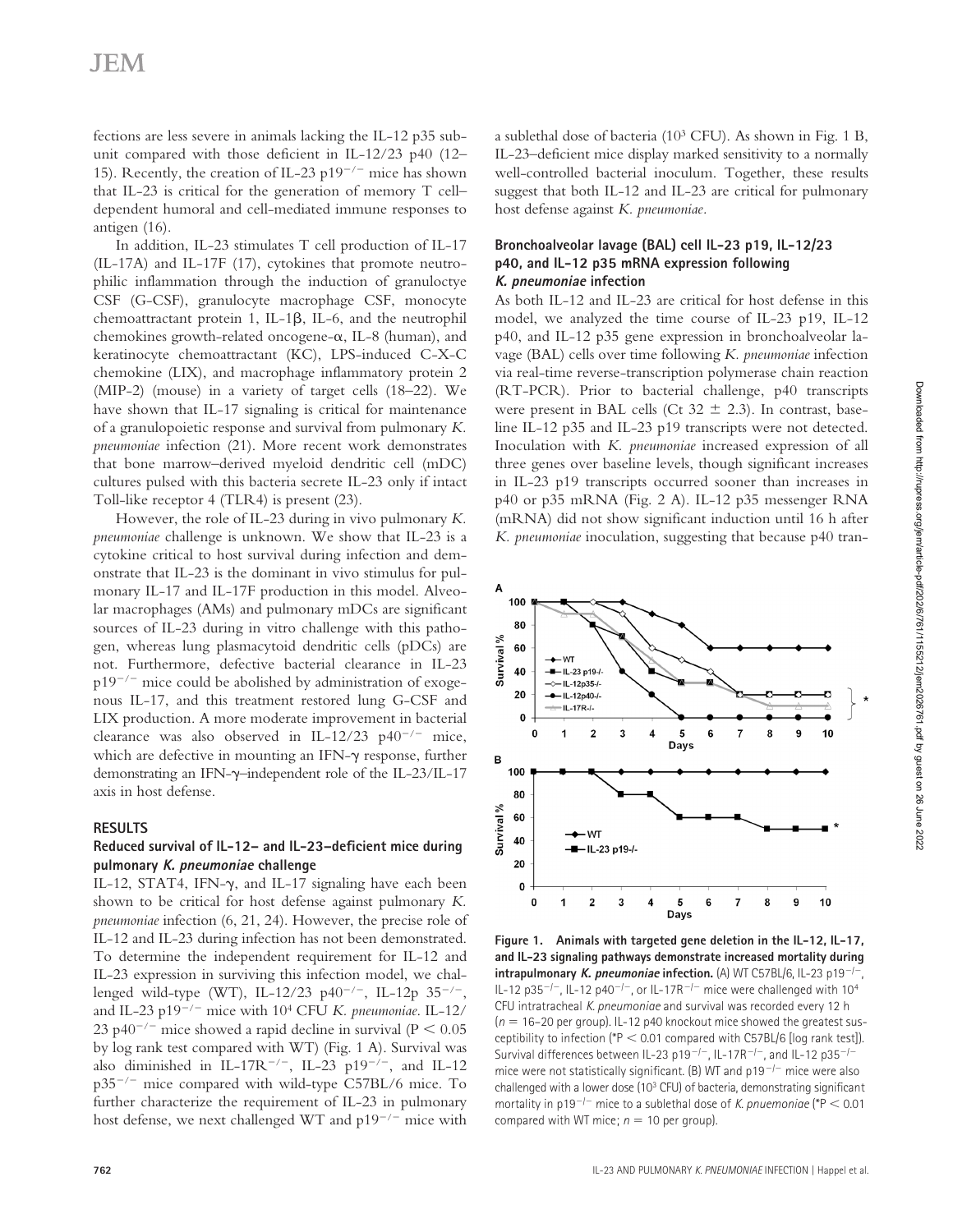scripts are already present, BAL cell IL-23 is induced rapidly and sooner than IL-12 p70 expression. These results were confirmed at the protein level, because IL-23 was detectable via ELISA 2 h after *K. pneumoniae* challenge  $(173 \pm 17 \text{ pg/})$ mL;  $n = 5$ ), whereas IL-12 p70 was undetectable at this early time point.

Because IL-23 elicits T cell IL-17 production in response to in vitro *K. pneumoniae* challenge, we examined the time course of IL-23 p19, IL-17, and IL-17F mRNA expression in lung tissue following intrapulmonary infection using realtime RT-PCR. Transcripts for these genes were undetectable at baseline, but significant increases in their expression were seen following infection, with p19 mRNA increasing as early as 2 h and peaking at 16 h after challenge (Fig. 2 B).

#### **IL-23 expression in lung cell subpopulations in response to K. pneumoniae**

Because AMs are critical to pulmonary host defense against *K. pneumoniae* (25), express TLR4 (26), and are resident in the alveoli, we hypothesized that they are an early source of IL-23 in response to infection. AM production of IL-23 was assayed using IL-17 production by splenocytes as a bioassay (17, 21, 27). AMs from WT, IL-23 p19<sup>-/-</sup>, IL-12 p35<sup>-/-</sup>, and IL-12/23 p40<sup>-/-</sup> animals were recovered by BAL of



**Figure 2. Cytokine mRNA expression following pulmonary K. pneumoniae infection.** Animals were administered 104 CFU bacteria and killed at specified time points. BAL cell pellet and lung homogenate mRNA were assayed via real-time RT-PCR. (A) Increases in BAL cell IL-23 p19, IL-12/23 p40, and IL-12 p35 mRNA expression during infection ( $n = 4-5$  per group). (B) Whole lung tissue IL-23 p19, IL-17, and IL-17F mRNA expression following infection ( $n = 4-5$  per group). Data are normalized for 18s ribosomal RNA content and plotted as fold change over baseline (time 0) expression. \*Earliest significant ( $P < 0.05$ ) increase in expression compared with time zero transcripts. Error bars represent mean  $\pm$  SD.

naive animals and treated with pathogen in vitro as described in Materials and methods. Cell-free supernatants collected 24 h after WT AM culture with *K. pneumoniae* showed significant IL-17–inducing capacity when transferred onto splenocyte cultures, whereas IL-12/23 p40<sup>-/-</sup> or IL-23 p19<sup>-/-</sup> AM culture supernatants failed to stimulate splenocyte IL-17 production (Fig. 3 A). Culture supernatants from  $p35^{-/-}$ AMs stimulated splenocyte IL-17 production to a significantly greater extent than did supernatants from WT AMs. In contrast, supernatants from bacteria-stimulated AM did not induce splenocyte IFN- $\gamma$  production, and IL-12 p70 was not detectable in these AM supernatants (IL-12 p70) limit of detection 8 pg/mL; unpublished data). These data demonstrate a strict requirement for IL-23 in AM-induced IL-17 stimulation, and demonstrate that, in vitro, IL-12 is not a significant AM product in response to *K. pneumoniae* over this time course.

Bone marrow–derived cultures of mDCs and pDCs have recently been shown to differ in their ability to drive T cell activation in response to LPS, likely as a result of differential TLR4 expression by these DC subsets (28). Whether differences exist in the ability of lung resident DC populations to express IL-23 in response to *K. pneumoniae* is unknown. Using FACS, we isolated both mDCs and pDCs from lung digests of naive C57BL/6 mice to more than 95% purity. AMs and DCs were cultured with bacteria or media control for



**Figure 3. AM IL-23 expression is required for induction of splenocyte IL-17 expression in response to K. pneumoniae.** (A) AMs from naive WT,  $p35^{-1}$ ,  $p40^{-1}$ , and  $p19^{-1}$  mice were recovered via BAL and exposed in vitro to *K. pneumoniae*. After 24 h, supernatants were harvested, centrifuged, and placed onto adherent cell-depleted WT splenocytes for 24 h to assay IL-17 induction  $(n = 5$  per group;  $*P < 0.05$  compared with media control). (B) IL-23 p19 mRNA expression in unexposed mDCs (mDC-control) or pDCs (pDC-control) or mDCs, AMs, and pDCs following 2-h in vitro exposure to *K. pneumoniae.* Data are expressed as fold increase in p19 expression compared with mDCor pDC-control ( $n = 4-5$  per group; \*P  $< 0.05$  compared with mDCcontrol). Error bars represent mean  $\pm$  SD.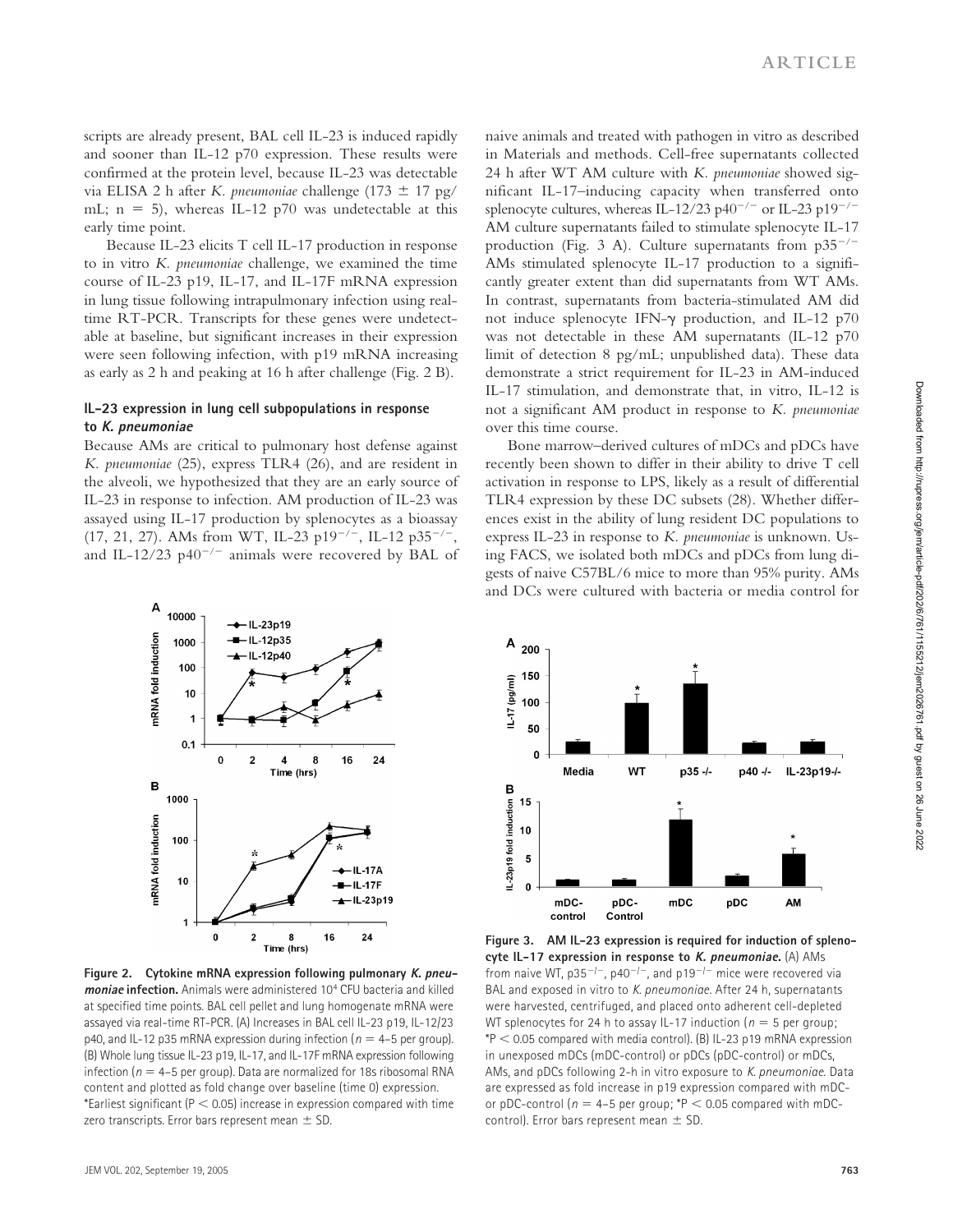2 h. mDCs exhibited an almost twofold greater IL-23 p19 mRNA expression compared with AMs, whereas pDCs expressed approximately one tenth the level seen in mDC cultures and one fourth the level of p19 transcripts seen in AM cultures (Fig. 3 B). IL-23 p19 transcripts were not detected in cells not exposed to bacteria.

### **Differential requirements for IL-12 and IL-23 in pulmonary IFN-, IL-17, and IL-17F expression**

Given these survival phenotypes and the known requirements for IFN- $\gamma$  and IL-17 in pulmonary host defense against this infection, we sought to determine the in vivo requirements for IL-12 and IL-23 signaling in pulmonary IL-17, IL-17F, and IFN- $\gamma$  expression. WT, IL-12 p35<sup>-/-</sup>, IL-12/23 p40<sup>-/-</sup>, and IL-23 p19<sup>-/-</sup> animals were administered 104 CFU *K. pneumoniae* via intratracheal injection. Transcripts for IL-17 and IL-17F were undetectable in lung tissue before bacterial challenge (unpublished data). Sixteen hours after infection, WT and IL-12  $p35^{-/-}$  mice demonstrate significant induction of both IL-17 (Fig. 4 A) and IL-17F (Fig. 4 B), indicating IL-12 is unnecessary for the pulmonary IL-17/17F responses to this pathogen. In contrast,  $p40^{-/-}$  and IL-23 p19<sup>-/-</sup> mice had significantly reduced levels of IL-17 and IL-17F transcripts in lung tissue after bacterial challenge. These results were confirmed at the pro-

tein level for IL-17 in lung homogenate 24 h after bacterial challenge (Fig. 4 C). IL-12 is, however, required to generate the IFN- $\gamma$  response to infection, as evidenced by significantly attenuated lung IFN- $\gamma$  levels in p35<sup>-/-</sup> and p40<sup>-/-</sup> mice (Fig.  $4$  D). IFN- $\gamma$  levels were not significantly reduced in the IL-23 p19<sup>-/-</sup> mice. To confirm the dispensable nature of IL-23 in mediating IFN- $\gamma$  induction, whole lung RNA was assayed for IFN- $\gamma$  transcripts 24 h after infection and was found to be similar in IL-23 p19<sup>-/-</sup> and WT control mice (Fig. 4 E).

## **Cytokines and chemokines up-regulated by IL-17 are reduced in IL-23 p19–deficient mice during K. pneumoniae infection**

Because IL-23 is critical for lung IL-17 induction after gramnegative challenge, we analyzed whether inflammatory mediators known to be up-regulated by IL-17 (such as G-CSF, IL-6, MIP-2, KC, and LIX) (21, 22) were also reduced in IL-23 p19<sup>-/-</sup> mice during infection. At 24 h postinoculation, lungs of knockout mice contained significantly attenuated levels of G-CSF, IL-6, MIP-1 $\alpha$ , and the ELR<sup>+</sup> CXC chemokines KC, MIP-2, and LIX compared with WT controls (Fig. 5 A and B), although differences in IL-1 $\beta$  were not significant. These data are similar to those observed in IL-17 receptor–deficient mice (21), further supporting a functional



**Figure 4. IL-23 expression is required for lung IL-17 and IL-17F expression, whereas IL-12 is necessary for IFN- induction in response to** *K. pneumoniae* **infection.** WT, p35<sup>-/-</sup>, p40<sup>-/-</sup>, and p19<sup>-/-</sup> mice were infected with 104 CFU *K. pneumoniae* and killed 24 h after infection. (A, B) Whole lung homogenate IL-17 (A) and IL-17F (B) mRNA expression as measured via real-time RT-PCR. (C) Whole lung homogenate IL-17 protein

expression in repeat experiments. (D) Lung homogenate IFN- $\gamma$  content in response to infection, indicating IL-23 is not sufficient to induce IFN- $\gamma$  in the absence of IL-12. (E) Lung homogenate IFN-- mRNA 24 h after *K.*  pneumoniae infection confirms equivalent IFN- $\gamma$  expression in WT and IL-23 p19<sup>-/-</sup> mice ( $n = 6$  per group; \*P < 0.05 compared with WT). Error bars represent mean  $\pm$  SD.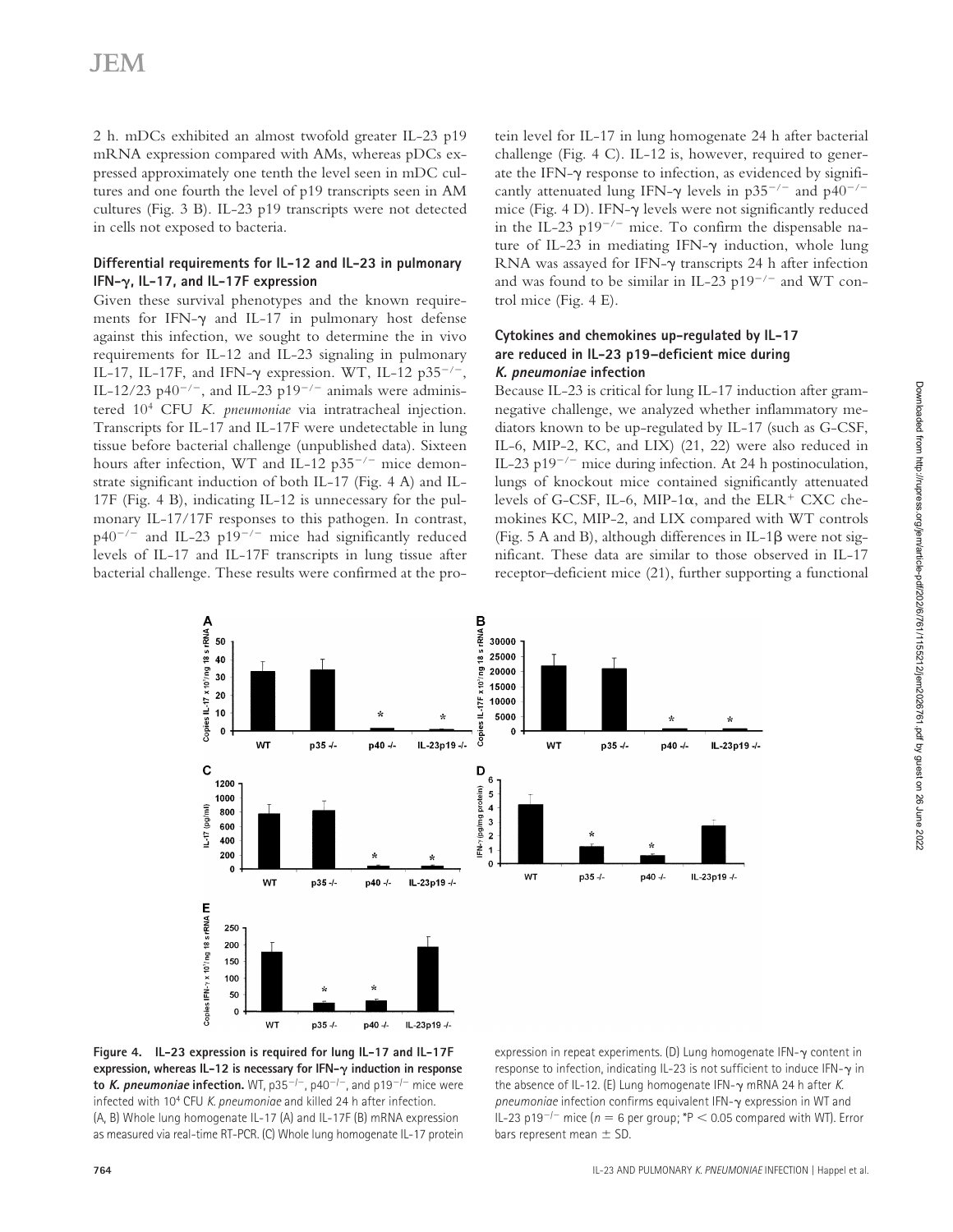

Figure 5.  $IL-23 p19^{-/-}$  mice have reduced cytokine and chemokine **responses to K. pneumoniae infection.** Whole lung cytokine and chemokine content were measured in lung homogenates 24 h after 104 CFU *K. pneumoniae* delivery. Values are normalized to homogenate protein concentration ( $n = 6$  per group; \*P < 0.05 compared with WT). Error bars represent mean  $\pm$  SD.

role for the IL-23/IL-17 axis in specific components of the inflammatory response to this pathogen.

#### **Rescue of IL-23 p19 knockout mice with IL-17 restores bacterial host defense and G-CSF and LIX levels in IL-23 p19 knockout mice**

To confirm a role for IL-17 in host defense against *K. pneumoniae* in IL-23 p19<sup>-/-</sup> mice, we performed rescue experiments using recombinant murine IL-17 administered intratracheally 12 h after infection, the time at which IL-17 becomes detectable in BAL fluid in this model (29). Mice were killed 24 h later. For these experiments, we administered a dose of 1.5  $\mu$ g of recombinant IL-17; this resulted in a mean level of IL-17 in BAL fluid 12 h after administration of 482  $\pm$  92 pg/mL, which is a physiological concentration of IL-17 in this model (29). Vehicle treated IL-23  $p19^{-/-}$ mice demonstrate significantly higher burdens of *K. pneumoniae* in lung tissue as well as greater dissemination to the spleen 36 h postinoculation compared with WT control mice (Fig. 6 A). Administration of IL-17 significantly improved lung antibacterial host defense in IL-23 p19<sup>-/-</sup> mice and significantly reduced dissemination to the spleen in both  $WT$  and  $p19^{-/-}$  mice. This enhanced clearance was associated with an increase in G-CSF and KC levels in BAL fluid, but not in IL-6, as measured 24 h after IL-17 treatment (Fig. 6 B). Among the CXC chemokines, IL-17 administration had the most dramatic effect on increasing LIX in IL-23  $p19^{-/-}$  mice (Fig. 6 B). We did not detect any differences in IFN- $\gamma$  in BAL fluid at this 24-h time point (12.3 + 3.9) pg/mL in WT vs.  $9.8 + 5.4$  pg/mL in IL-23 p19<sup>-/-</sup> mice). However, to investigate whether restoration of IL-17 signaling in the absence of IFN- $\gamma$  was at least partially protective, we performed a similar rescue experiment in IL-12/23 p40



**Figure 6. Defects in pulmonary host defense in IL-23 p19**-**/**- **mice are rescued by IL-17 treatment.** WT C57BL/6 or IL-23 p19<sup>-/-</sup> mice were challenged with 104 *K. pneumoniae* followed by intratracheal administration of 1.5  $\mu$ g recombinant murine IL-17 (or phosphate-buffered saline vehicle) 12 h later. Animals were then killed 24 h after rmIL-17 (or vehicle) delivery. (A) IL-17 improves bacterial clearance in IL-23 p19<sup>-/-</sup> mice. (B) IL-17 restores pulmonary concentrations of G-CSF, KC, and LIX in IL-23 p19 $^{-/-}$  mice. (C) IL-17 partially improves bacterial clearance in IL-12 p40<sup>-/-</sup> mice.  $*P < 0.05$  compared with WT vehicle-treated control.  $*P < 0.05$  compared with vehicle-treated group of same genotype ( $n = 4-6$  per group). Error bars represent mean  $\pm$  SD.

mice. In this setting, IL-17 delivery resulted in a more modest yet significant improvement in both lung and splenic clearance of *K. pneumoniae* (Fig. 6 C), although the effect was more modest compared with results observed in IL-23  $p19^{-/-}$  mice (Fig. 6 A).

#### **DISCUSSION**

Our current studies show that IL-23 is required for the in vivo pulmonary IL-17 and IL-17F response to *K. pneumoniae* infection. These results are novel in the light of previous work suggesting other cytokine signals, namely IL-15, are responsible for the pulmonary IL-17 response to lipopolysaccharide (30). Although IL-15 appears to play a role in IL-17 induction in other models of inflammation (31–33), our current data demonstrate a strict requirement for IL-23 in pul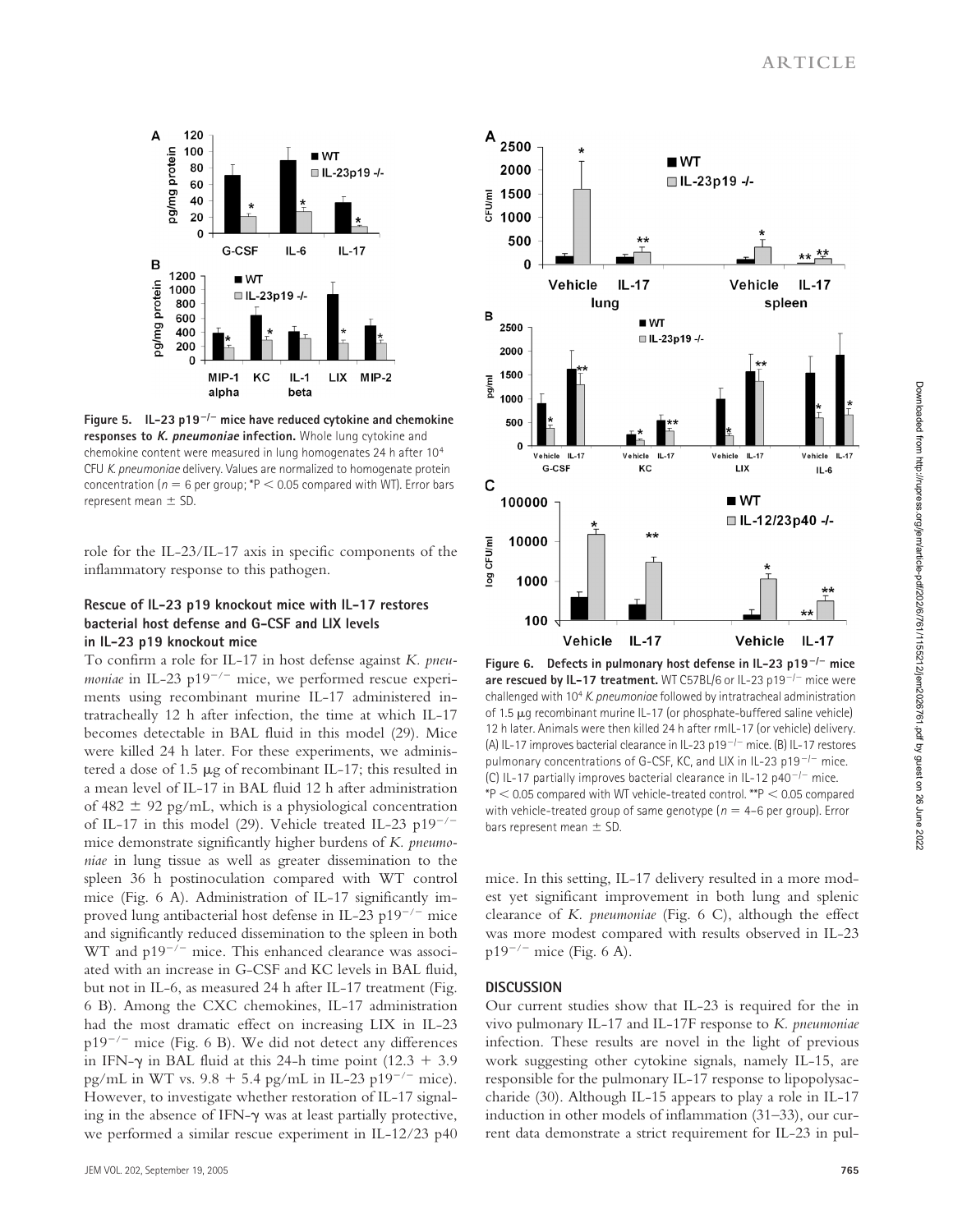monary IL-17/17F induction in response to *K. pneumoniae* challenge. Our current work also identifies two potential sources of IL-23 in the lung—AMs and mDCs—and suggests IL-23 functions very early in lung response to pathogen compared with IL-12. As early as 4 h after in vitro exposure to bacteria, media from AM culture stimulates splenocyte IL-17 production, indicating a rapid induction of bioactive IL-23 (unpublished data). In contrast, IL-12 remained undetectable in AM culture supernatants even 24 h after in vitro challenge, and these supernatants did not induce splenocyte IFN- $\gamma$  expression. These findings are consistent with prior work showing that AMs produce little or no IL-12 p70 in response to isolated challenge with *K. pneumoniae* or LPS (5, 24). Hence, AM may be more important in initiating the early " $Th_{IL-17}$ " response to this pathogen rather than directing T cells into Th1 polarization (34).

In vivo, up-regulation of IL-23 p19 in BAL cells is seen as early as 2 h after *K. pneumoniae* infection. Cells obtained by BAL at this time are still more than 95% AMs, implicating these cells as the likely source of early IL-23 expression in the alveolar compartment, because they express p40 mRNA even before infection. Hence, induction of p19 transcription likely regulates the onset of IL-23 production in air spaces. The early increase in BAL cell p19 mRNA is followed by greater expression 16–24 h after infection, a pattern observed in both BALF cells and lung homogenate. Whether this finding is due to the alveolar recruitment of additional cell types expressing IL-23 p19 or increased AM gene expression is unknown.

Interestingly, we observed greater splenocyte IL-17 induction from bacteria-pulsed IL-12  $p35^{-/-}$  AM conditioned media compared with WT AM. A regulatory role for IL-12 in IL-23–mediated signaling has been previously demonstrated (17), because IL-12 and IL-23 share a common p40 subunit and both require IL-12R $\beta$ 1 binding to signal. However, we were unable to measure IL-12 p70 in bacteria-stimulated AM supernatants, regardless of genotype. One hypothesis is that AM production of bioactive IL-23 is greater in  $p35^{-/-}$  AMs, because more intracellular p40 is available to combine with p19. In support of this is, it has been shown that the elaboration of IL-12 p70 in AMs is under posttranscriptional control, and a second stimulus (such as IFN- $\gamma$ ) (5) is required for AM release of IL-12 p70 heterodimer in response to LPS. Of note, higher IL-17 levels in IL-12  $p35^{-/-}$ mice was not observed in vivo. However, deficient STAT1 signaling results in augmented IL-23 and IL-17 expression in the context of respiratory syncytial virus infection (35).

Our prior work has shown that TLR4 signaling is required for early IL-23 p19 and IL-17 mRNA expression in the lung challenged with *K. pneumoniae* (23). The greater up-regulation in p19 mRNA seen in mDCs compared with pDCs also supports a TLR4-dependent mechanism for IL-23 expression in this model, because granulocyte macrophage CSF–treated, bone marrow–derived mDCs are reported to express greater amounts of TLR4 and are more

responsive to LPS than Flt3 ligand-generated pDCs (28). Our data lead us to speculate that mDCs play an important role in the IL-17 recall response to bacterial challenge as mDCs readily migrate to draining lymph nodes upon antigen capture, a function not readily shared by AMs (36). The subsequent T cell expansion, IL-17 expression, and augmented neutrophil recruitment as a result of the IL-23/IL-17 axis may represent a novel "cross-talk" loop between innate and adaptive pulmonary immunity, which enables the infected lung to more rapidly contain infection.

Although IL-12 p35 was not required for the pulmonary IL-17 response to *K. pneumoniae,* it was requisite for IFN- expression in this infection. This finding is consistent with the well-studied stimulatory effect of IL-12 on IFN- $\gamma$  expression (37) as well as prior work that demonstrates the requirement of intact IL-12 for the pulmonary IFN- $\gamma$  response to infection (38). The inability of IL-23 to induce pulmonary IFN- $\gamma$  expression in the absence of IL-12 is consistent with previous work showing the failure of recombinant IL-23 to induce splenocyte IFN- $\gamma$  expression, despite up-regulation of IL-17 by this cytokine (17). These observations are likely the result of differential receptor affinity and intracellular signaling events induced by IL-12 and IL-23. IL-12 binding to the IL-12R $\beta$ 1/R $\beta$ 2 complex predominantly activates STAT4. In contrast, IL-23 binds to the IL-23R/IL- $12R\beta1$  complex and induces STAT3, STAT1, and possibly STAT3/STAT4 heterodimer nuclear translocation, while only weakly activating STAT4 (39).

Our finding of decreased survival following pulmonary *K. pneumoniae* infection in both  $p35^{-/-}$  and  $p40^{-/-}$  mice is consistent with other reports of the importance of intact IL-12 signaling in this infection model. The early and universal mortality observed in the  $p40^{-/-}$  group compared with other strains suggests roles for both IL-12 and IL-23 in host defense. That a normally sublethal pathogen dose imparts 60% mortality in IL-23 p19<sup>-/-</sup> animals confirms the critical requirement for this cytokine in surviving pulmonary *K. pneumoniae* infection. Bacterial clearance could be significantly enhanced in IL-23 p19<sup>-/-</sup> mice by administration of recombinant IL-17 at 12 h into the infection, and this treatment restored G-CSF and LIX production without correcting IL-6 expression. These data suggest that the absence of IL-17 signaling in  $p19^{-/-}$  mice mediates the observed phenotype and that IL-17–induced IL-6 signaling is not a critical component of host defense in this infection model. Despite the absence of IL-12 and markedly diminished lung IFN-y induction in IL-12/23  $p40^{-/-}$  mice, IL-17 treatment still reduced significantly the high bacterial burden observed in these mice, further suggesting IL-17 plays a significant role in host defenses in this model independent of IL-12/IFN- $\gamma$  signaling.

We recognize that the current study has important limitations. Namely, we have not identified the specific effector immune functions defective in the absence of IL-23 signaling. Because IL-17 and IL-17F elicit neutrophil recruitment in the lung (40), defects in the number or function of these cells may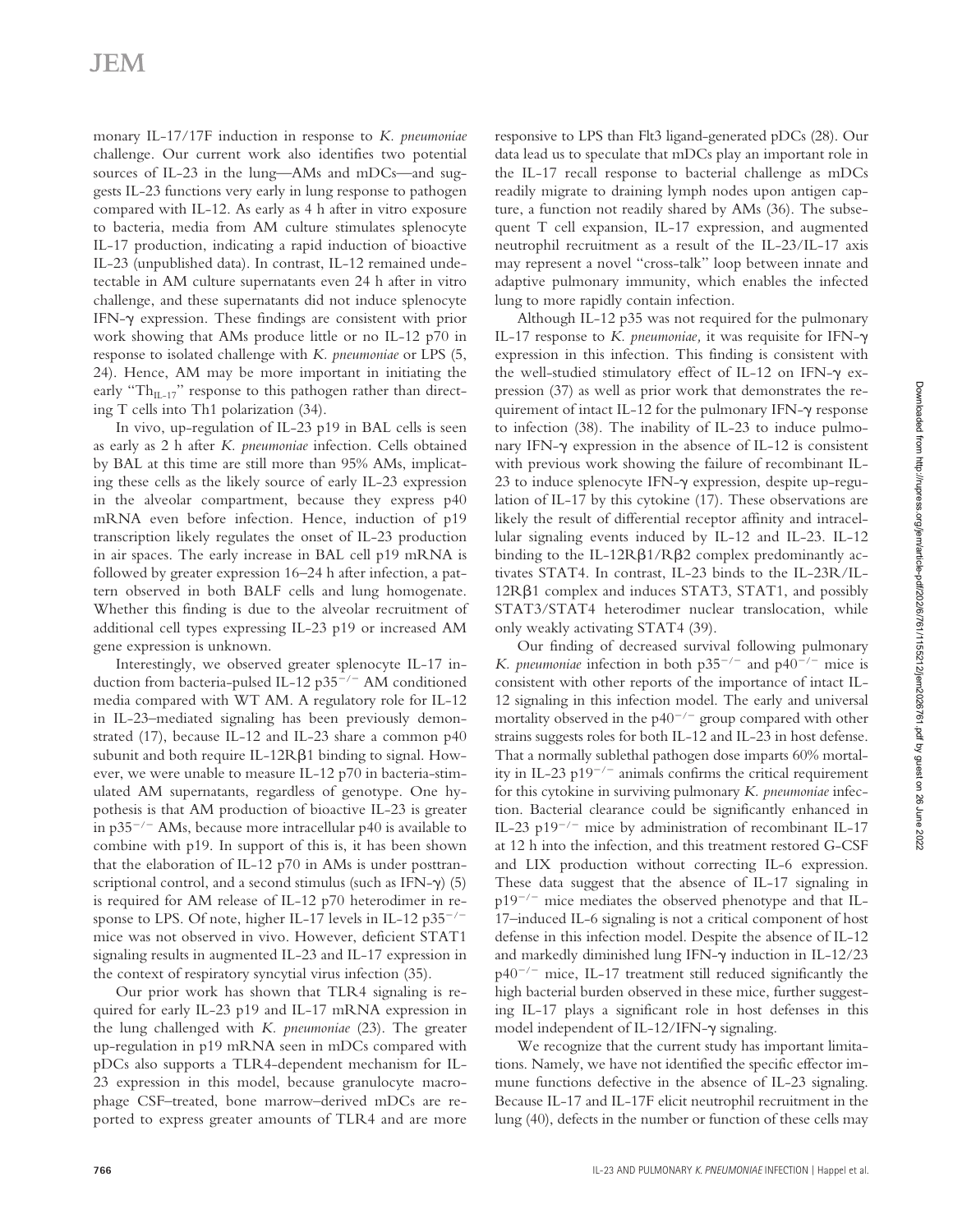also underlie the observed phenotype. Impaired antimicrobial peptide production may also contribute to enhanced mortality, as IL-17 signaling has also been shown to induce airway epithelial cell expression of mucin and  $\beta$  defensin 2 proteins, molecules important in bacterial clearance (41–43).

Our data support a critical role for IL-23 and IL-17 in early host resistance to *K. pneumoniae* independent of IL-12 and IFN- $\gamma$ . It is possible that IL-23 and the subsequent IL-17 pathway have evolved to handle extracellular gram-negative bacterial challenges, because IL-17 is not required for host resistance against intracellular organisms such as *Listeria* monocytogenes or *Mycobacterium tuberculosis* (Kolls et al., unpublished observations), whereas IL-12 and IFN- $\gamma$  have been shown to be critical for host resistance against these pathogens (44–46). Moreover, because IL-23 is critical for autoimmune diseases such as arthritis and multiple sclerosis (47), our data suggest that targeting IL-23 p19 would be less immunosuppressive than IL-12/23 p40.

#### **MATERIALS AND METHODS**

Mice. Specific pathogen-free C57BL/6, IL-12 p35<sup>-/-</sup>, and IL-12/23  $p40^{-/-}$  mice were purchased at 6–8 wk of age (The Jackson Laboratory). IL-23 p19 $^{-/-}$  mice were provided by N. Ghilardi. All mice were housed in specific pathogen-free rooms within the animal care facilities of the Louisiana State University Health Sciences Center or Children's Hospital of Pittsburgh under Institutional Animal Care and Use Committee-approved protocols. Mice were provided with water and food ad libitum and received 12-h light/dark cycles until the date of the experiment.

**Infection model.** Mice were anesthetized via intraperitoneal ketamine/ xylazine injection. The neck was opened in sterile fashion, and the trachea was cannulated with a 30-gauge needle. *K. pneumoniae* strain 43816 serotype 2 (American Type Culture Collection) was injected in a volume of 50 L sterile phosphate-buffered saline (PBS). For IL-17 rescue experiments, 1.5 μg of recombinant murine IL-17 (R&D Systems) was delivered via the intratracheal route in a volume of 50  $\mu$ L sterile PBS following light isoflurane anesthesia. At designated time points, animals were anesthetized and killed via cardiac puncture. Serial BAL was performed using 10 mL of  $Ca<sup>2+</sup>$  and Mg<sup>2+</sup>-free PBS containing 5 mM glucose as described previously (21). BAL cell pellets were resuspended in RNeasy lysis buffer (RLT) for RNA isolation (QIAGEN). Nonlavaged whole lung samples were obtained via dissection and homogenization (Omni GLH, Omni International) in PBS containing 0.5% Triton X-100 and protease inhibitor cocktail (Roche Complete; Roche Applied Science) for protein determinations or in buffer RLT for RNA isolation.

**Cell culture.** AMs were obtained for cell culture via BAL of naive mice, and these cells were more than 95% macrophages as determined by morphology on cytologic examination (unpublished data) for all experiments. DCs were obtained as follows: after lung lavage for partial depletion of AM, lungs were finely minced and incubated at 37 C with 1 mg/mL type IV collagenase (Sigma-Aldrich) for 1 h on a rotating shaker. The cell mixture was passed through a 40- $\mu$ m nylon mesh filter and centrifuged at 400 *g*, and red cells were lysed. The cells were washed with PBS, counted, and stained with I-Ab, CD11c, CD11b, and CD45R/B220 monoclonal antibodies (BD Biosciences) after incubation with Fc block. DCs were obtained via fluorescence-activated cell sorting using the FACSAria cytometer (BD Biosciences). mDCs were defined as IAb<sup>+</sup>, CD11c<sup>+</sup>, CD11b<sup>+</sup>, and B220<sup>-</sup>; pDCs were defined as IAb<sup>+</sup>, CD11c<sup>+</sup>, CD11b<sup>-</sup>, and B220<sup>+</sup>. Isotype controls were performed to assist in sorting. Cells were resuspended in RPMI 1640 (Invitrogen) supplemented with 10% fetal calf serum. In vitro infection was performed by adding 107 CFU *K. pneumoniae* to 105 cells, giving a multiplicity of infection of 100:1. Splenocytes were obtained from C57BL/6 mice via organ passage through a 70- $\mu$ m nylon mesh filter and centrifuged at 400 *g*, and red cells were lysed using NH4Cl. The cells were washed twice with PBS and plated onto 12-well plates in RPMI  $1640 + 10\%$  FCS in a 37 C 5% CO2 incubator. After 1 h, nonadherent cells were removed for use in conditioned media studies. At specified time points after in vitro infection, AMs and DCs were harvested for mRNA assay, and supernatants were centrifuged at 20,000 *g* for 20 min before transfer onto adherent celldepleted splenocyte preparations for overnight culture. After 24 h of incubation at 37°C in a 5%  $CO_2$  incubator, cells and media from splenocyte cultures were harvested for mRNA and protein assay, respectively.

**Real time RT-PCR.** Total RNA from lung homogenates and cultured cells was isolated using the RNeasy mini kit (QIAGEN). Ten nanograms of total RNA was subjected to one-step RT-PCR using TaqMan linear hydrolysis chemistry on the iCycler thermocycler (Bio-Rad). Gene-specific primers and dual-labeled probe sequences for IL-23 p19, IL-17, IL-17F, IL-12/23 p40, and IL-12 p35 mRNA and 18s ribosomal RNA (rRNA) were designed using Beacon Designer 2.12 (Premier Biosoft International) as follows (primer, primer, probe): IL-17, 5'-GCTCCAGAAGGCCCTC-AGA-3', 5'-CTTTCCCTCCGCATTGACA-3', 5'-ACCTCAACCGT-TCCACGTCAC-3'; IL-17F, 5'-GCAGACACTCAGGCTGCATC-3', 5-CCTCCGAAGGACCAGGATTT-3, 5-TGCTGTCTTCCTGACC-CTGGGCAT-3'; IL-23 p19, 5'-TGGCTGTGCCTAGGAGTAGCA-3', 5'-TTCATCCTCTTCTTCTCTTAGTAGATTCATA-3', 5'-CTCTGC-ATGCTAGCCTGGAAC-3; IL-12 p35, 5-CCAAGGTCAGCGTTCC-AACA-3', 5'-AGAGGAGGTAGCGTGATTGACA-3', 5'-CCTCACC-CTCGGCATCCAGCAGC-3; IL-12 p40, 5-ACAGCACCAGCTTC-TTCATCAG-3', 5'-TCTTCAAAGGCTTCATCTGCAA-3', 5'-CAT-CAAACCAGACCCGCCCAAGAA-3; 18s rRNA, 5-ATTCGAACG-TCTGCCCTATCA-3', 5'-GTCACCCGTGGTCACCATG-3', 5'-TCG-ATGGTAGTCGCCGTGCCTACC-3'. IFN- $\gamma$  mRNA was assayed using SYBR Green dye and the gene-specific primers 5'-TCAGCAACAGCA-AGGCGAAA-3' and 5'-CCGCTTCCTGAGGCTGGAT-3'. A melt curve analysis was performed after all SYBR runs to ensure single PCR product formation, and expected IFN- $\gamma$  amplicon size was confirmed via gel electrophoresis of the PCR product. All samples were normalized to 18s rRNA content. Data are expressed as transcript copy numbers per nanogram of 18s rRNA (when complementary RNA standards were used) or as fold induction over baseline, using time zero gene expression levels as reference (48).

**Cytokine assays.** Lung homogenate and culture supernatant cytokine levels were determined via Bio-Plex cytokine bead array (Bio-Rad Laboratories), with the exception of LIX and IL-23, which were measured via sandwich ELISA (R&D Systems and eBioscience, respectively).

**Statistical analysis.** All data are presented as the mean  $\pm$  SEM. Statistical analysis was performed with a commercially available statistical software program (SAS OnlineDoc 9, SAS Institute). Data were tested for differences using analysis of variance for mixed and random effect models followed by the Tukey-Kramer range test. Survival analysis was performed using the log rank test. Statistical significance was set at  $P < 0.05$ .

This work was supported by Public Health Service grants nos. P60AA009803 (to S. Nelson and G.J. Bagby), K08AA015163 (to K.I. Happel), R01AI051677 (to J.E. Shellito), T32AA07577 (to G.J. Bagby), and R01HL061271, R01HL079142 (to J.K. Kolls). The authors have no conflicting financial interests.

**Submitted: 24 January 2005 Accepted: 2 August 2005**

#### **REFERENCES**

1. Mehrad, B., and T.J. Standiford. 1999. Role of cytokines in pulmonary antimicrobial host defense. *Immunol. Res.* 20:15–27.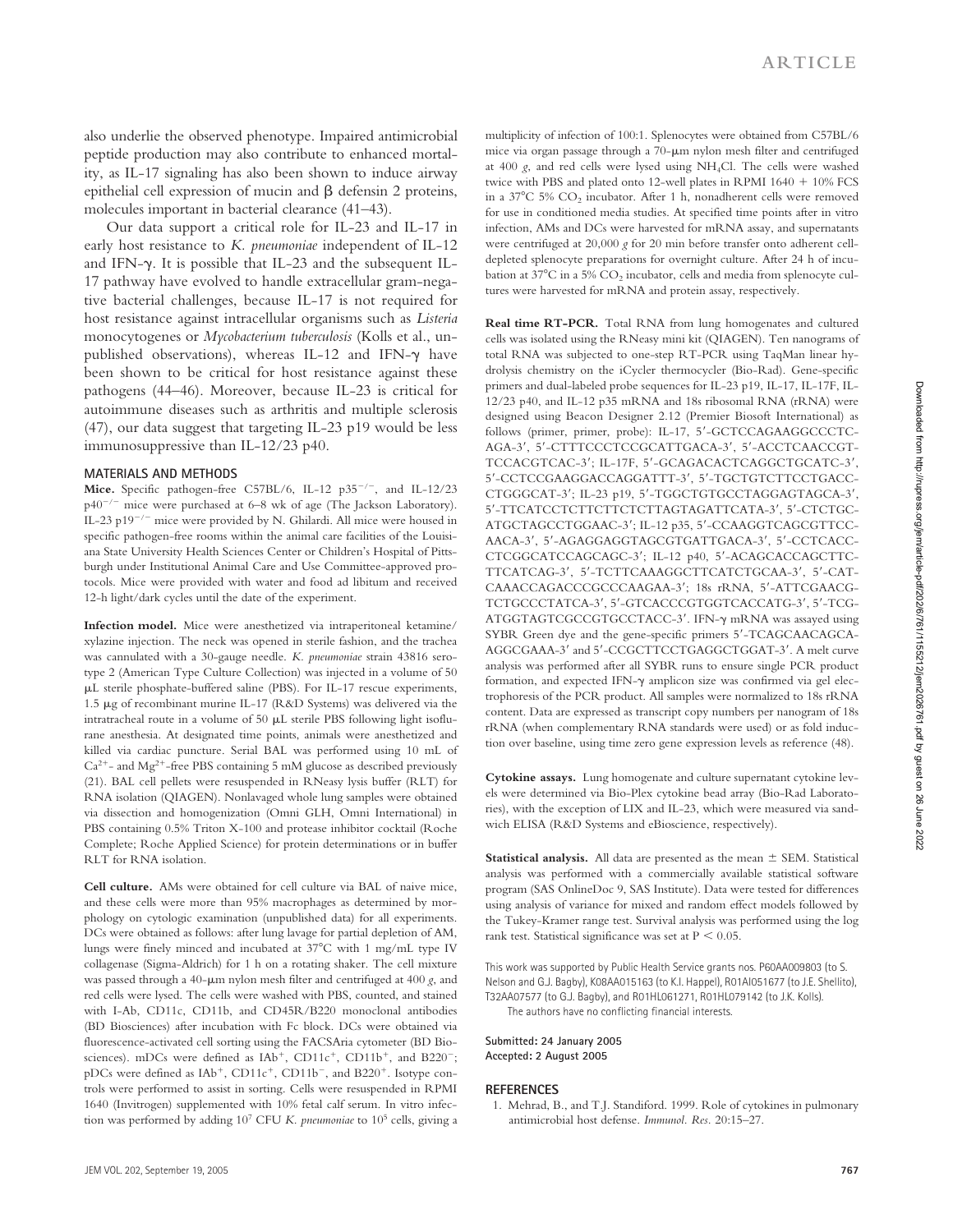## **JEM**

- 2. Zhang, P., W.R. Summer, G.J. Bagby, and S. Nelson. 2000. Innate immunity and pulmonary host defense. *Immunol. Rev.* 173:39–51.
- 3. Ulich, T.R., L.R. Watson, S.M. Yin, K.Z. Guo, P. Wang, H. Thang, and J. del Castillo. 1991. The intratracheal administration of endotoxin and cytokines. I. Characterization of LPS-induced IL-1 and TNF mRNA expression and the LPS-, IL-1-, and TNF-induced inflammatory infiltrate. *Am. J. Pathol.* 138:1485–1496.
- 4. Becker, S., R.B. Devlin, and J.S. Haskill. 1989. Differential production of tumor necrosis factor, macrophage colony stimulating factor, and interleukin 1 by human alveolar macrophages. *J. Leukoc. Biol.* 45:353–361.
- 5. Isler, P., B.G. de Rochemonteix, F. Songeon, N. Boehringer, and L.P. Nicod. 1999. Interleukin-12 production by human alveolar macrophages is controlled by the autocrine production of interleukin-10. *Am. J. Respir. Cell Mol. Biol.* 20:270–278.
- 6. Greenberger, M.J., S.L. Kunkel, R.M. Strieter, N.W. Lukacs, J. Bramson, J. Gauldie, F.L. Graham, M. Hitt, J.M. Danforth, and T.J. Standiford. 1996. IL-12 gene therapy protects mice in lethal *Klebsiella pneumonia*. *J. Immunol.* 157:3006–3012.
- 7. Moore, T.A., M.L. Perry, A.G. Getsoian, M.W. Newstead, and T.J. Standiford. 2002. Divergent role of gamma interferon in a murine model of pulmonary versus systemic Klebsiella pneumoniae infection. *Infect. Immun.* 70:6310–6318.
- 8. Yoshida, K., T. Matsumoto, K. Tateda, K. Uchida, S. Tsujimoto, Y. Iwakurai, and K. Yamaguchi. 2001. Protection against pulmonary infection with Klebsiella pneumoniae in mice by interferon-gamma through activation of phagocytic cells and stimulation of production of other cytokines. *J. Med. Microbiol.* 50:959–964.
- 9. Oppmann, B., R. Lesley, B. Blom, J.C. Timans, Y. Xu, B. Hunte, F. Vega, N. Yu, J. Wang, K. Singh, et al. 2000. Novel p19 protein engages IL-12p40 to form a cytokine, IL-23, with biological activities similar as well as distinct from IL-12. *Immunity.* 13:715–725.
- 10. Verreck, F.A., T. de Boer, D.M. Langenberg, M.A. Hoeve, M. Kramer, E. Vaisberg, R. Kastelein, A. Kolk, R. Waal-Malefyt, and T.H. Ottenhoff. 2004. Human IL-23-producing type 1 macrophages promote but IL-10-producing type 2 macrophages subvert immunity to (myco)bacteria. *Proc. Natl. Acad. Sci. USA.* 101:4560–4565.
- 11. Cua, D.J., J. Sherlock, Y. Chen, C.A. Murphy, B. Joyce, B. Seymour, L. Lucian, W. To, S. Kwan, T. Churakova, et al. 2003. Interleukin-23 rather than interleukin-12 is the critical cytokine for autoimmune inflammation of the brain. *Nature.* 421:744–748.
- 12. Cooper, A.M., A. Kipnis, J. Turner, J. Magram, J. Ferrante, and I.M. Orme. 2002. Mice lacking bioactive IL-12 can generate protective, antigen-specific cellular responses to mycobacterial infection only if the IL-12 p40 subunit is present. *J. Immunol.* 168:1322–1327.
- 13. Decken, K., G. Kohler, K. Palmer-Lehmann, A. Wunderlin, F. Mattner, J. Magram, M.K. Gately, and G. Alber. 1998. Interleukin-12 is essential for a protective Th1 response in mice infected with Cryptococcus neoformans. *Infect. Immun.* 66:4994–5000.
- 14. Lehmann, J., S. Bellmann, C. Werner, R. Schroder, N. Schutze, and G. Alber. 2001. IL-12p40-dependent agonistic effects on the development of protective innate and adaptive immunity against Salmonella enteritidis. *J. Immunol.* 167:5304–5315.
- 15. Elkins, K.L., A. Cooper, S.M. Colombini, S.C. Cowley, and T.L. Kieffer. 2002. In vivo clearance of an intracellular bacterium, Francisella tularensis LVS, is dependent on the p40 subunit of interleukin-12 (IL-12) but not on IL-12 p70. *Infect. Immun.* 70:1936–1948.
- 16. Ghilardi, N., N. Kljavin, Q. Chen, S. Lucas, A.L. Gurney, and F.J. De Sauvage. 2004. Compromised humoral and delayed-type hypersensitivity responses in IL-23-deficient mice. *J. Immunol.* 172:2827–2833.
- 17. Aggarwal, S., N. Ghilardi, M.H. Xie, F.J. De Sauvage, and A.L. Gurney. 2003. Interleukin-23 promotes a distinct CD4 T cell activation state characterized by the production of interleukin-17. *J. Biol. Chem.* 278:1910–1914.
- 18. Fossiez, F., J. Banchereau, R. Murray, C. Van Kooten, P. Garrone, and S. Lebecque. 1998. Interleukin-17. *Int. Rev. Immunol.* 16:541–551.
- 19. Jovanovic, D.V., J.A. Di Battista, J. Martel-Pelletier, F.C. Jolicoeur, Y. He, M. Zhang, F. Mineau, and J.P. Pelletier. 1998. IL-17 stimulates the production and expression of proinflammatory cytokines, IL-beta

and TNF-alpha, by human macrophages. *J. Immunol.* 160:3513–3521.

- 20. Witowski, J., K. Pawlaczyk, A. Breborowicz, A. Scheuren, M. Kuzlan-Pawlaczyk, J. Wisniewska, A. Polubinska, H. Friess, G.M. Gahl, U. Frei, et al. 2000. IL-17 stimulates intraperitoneal neutrophil infiltration through the release of GRO alpha chemokine from mesothelial cells. *J. Immunol.* 165:5814–5821.
- 21. Ye, P., F.H. Rodriguez, S. Kanaly, K.L. Stocking, J. Schurr, P. Schwarzenberger, P. Oliver, W. Huang, P. Zhang, J. Zhang, et al. 2001. Requirement of interleukin 17 receptor signaling for lung cxc chemokine and granulocyte colony-stimulating factor expression, neutrophil recruitment, and host defense. *J. Exp. Med.* 194:519–528.
- 22. Ruddy, M.J., F. Shen, J.B. Smith, A. Sharma, and S.L. Gaffen. 2004. Interleukin-17 regulates expression of the CXC chemokine LIX/ CXCL5 in osteoblasts: implications for inflammation and neutrophil recruitment. *J. Leukoc. Biol.* 76:135–144.
- 23. Happel, K.I., M. Zheng, E. Young, L.J. Quinton, E. Lockhart, A.J. Ramsay, J.E. Shellito, J.R. Schurr, G.J. Bagby, S. Nelson, et al. 2003. Cutting edge: roles of Toll-like receptor 4 and IL-23 in IL-17 expression in response to Klebsiella pneumoniae infection. *J. Immunol.* 170:4432–4436.
- 24. Deng, J.C., X. Zeng, M. Newstead, T.A. Moore, W.C. Tsai, V.J. Thannickal, and T.J. Standiford. 2004. STAT4 is a critical mediator of early innate immune responses against pulmonary Klebsiella infection. *J. Immunol.* 173:4075–4083.
- 25. Broug-Holub, E., G.B. Toews, J.F. van Iwaarden, R.M. Strieter, S.L. Kunkel, R. Paine III, and T.J. Standiford. 1997. Alveolar macrophages are required for protective pulmonary defenses in murine Klebsiella pneumonia: elimination of alveolar macrophages increases neutrophil recruitment but decreases bacterial clearance and survival. *Infect. Immun.* 65:1139–1146.
- 26. Fan, J., R.D. Ye, and A.B. Malik. 2001. Transcriptional mechanisms of acute lung injury. *Am. J. Physiol. Lung Cell. Mol. Physiol.* 281:L1037– L1050.
- 27. Stark, M.A., Y. Huo, T.L. Burcin, M.A. Morris, T.S. Olson, and K. Ley. 2005. Phagocytosis of apoptotic neutrophils regulates granulopoiesis via IL-23 and IL-17. *Immunity.* 22:285–294.
- 28. Boonstra, A., C. Asselin-Paturel, M. Gilliet, C. Crain, G. Trinchieri, Y.J. Liu, and A. O'Garra. 2003. Flexibility of mouse classical and plasmacytoid-derived dendritic cells in directing T helper type 1 and 2 cell development: dependency on antigen dose and differential toll-like receptor ligation. *J. Exp. Med.* 197:101–109.
- 29. Ye, P., P.B. Garvey, P. Zhang, S. Nelson, G. Bagby, W.R. Summer, P. Schwarzenberger, J.E. Shellito, and J.K. Kolls. 2001. Interleukin-17 and lung host defense against Klebsiella pneumoniae infection. *Am. J. Respir. Cell Mol. Biol.* 25:335–340.
- 30. Ferretti, S., O. Bonneau, G.R. Dubois, C.E. Jones, and A. Trifilieff. 2003. IL-17, produced by lymphocytes and neutrophils, is necessary for lipopolysaccharide-induced airway neutrophilia: IL-15 as a possible trigger. *J. Immunol.* 170:2106–2112.
- 31. Kolls, J.K., and A. Linden. 2004. Interleukin-17 family members and inflammation. *Immunity.* 21:467–476.
- 32. Ferrari-Lacraz, S., E. Zanelli, M. Neuberg, E. Donskoy, Y.S. Kim, X.X. Zheng, W.W. Hancock, W. Maslinski, X.C. Li, T.B. Strom, et al. 2004. Targeting IL-15 receptor-bearing cells with an antagonist mutant IL-15/Fc protein prevents disease development and progression in murine collagen-induced arthritis. *J. Immunol.* 173:5818–5826.
- 33. Ziolkowska, M., A. Koc, G. Luszczykiewicz, K. Ksiezopolska-Pietrzak, E. Klimczak, H. Chwalinska-Sadowska, and W. Maslinski. 2000. High levels of IL-17 in rheumatoid arthritis patients: IL-15 triggers in vitro IL-17 production via cyclosporin A-sensitive mechanism. *J. Immunol.* 164:2832–2838.
- 34. Langrish, C.L., B.S. McKenzie, N.J. Wilson, M.R. de Waal, R.A. Kastelein, and D.J. Cua. 2004. IL-12 and IL-23: master regulators of innate and adaptive immunity. *Immunol. Rev.* 202:96–105.
- 35. Hashimoto, K., J. Durbin, W. Zhou, R.D. Collins, S.B. Ho, J.K. Kolls, P.J. Dubin, J.R. Sheller, K. Goleniewska, J.F. O'Neal, et al. 2005. Respiratory syncytial virus infection in the absence of STAT1 results in airway dysfunction, induction of airway mucus, and augmented IL-17 production. *J. Allergy Clin. Immunol.* In press.